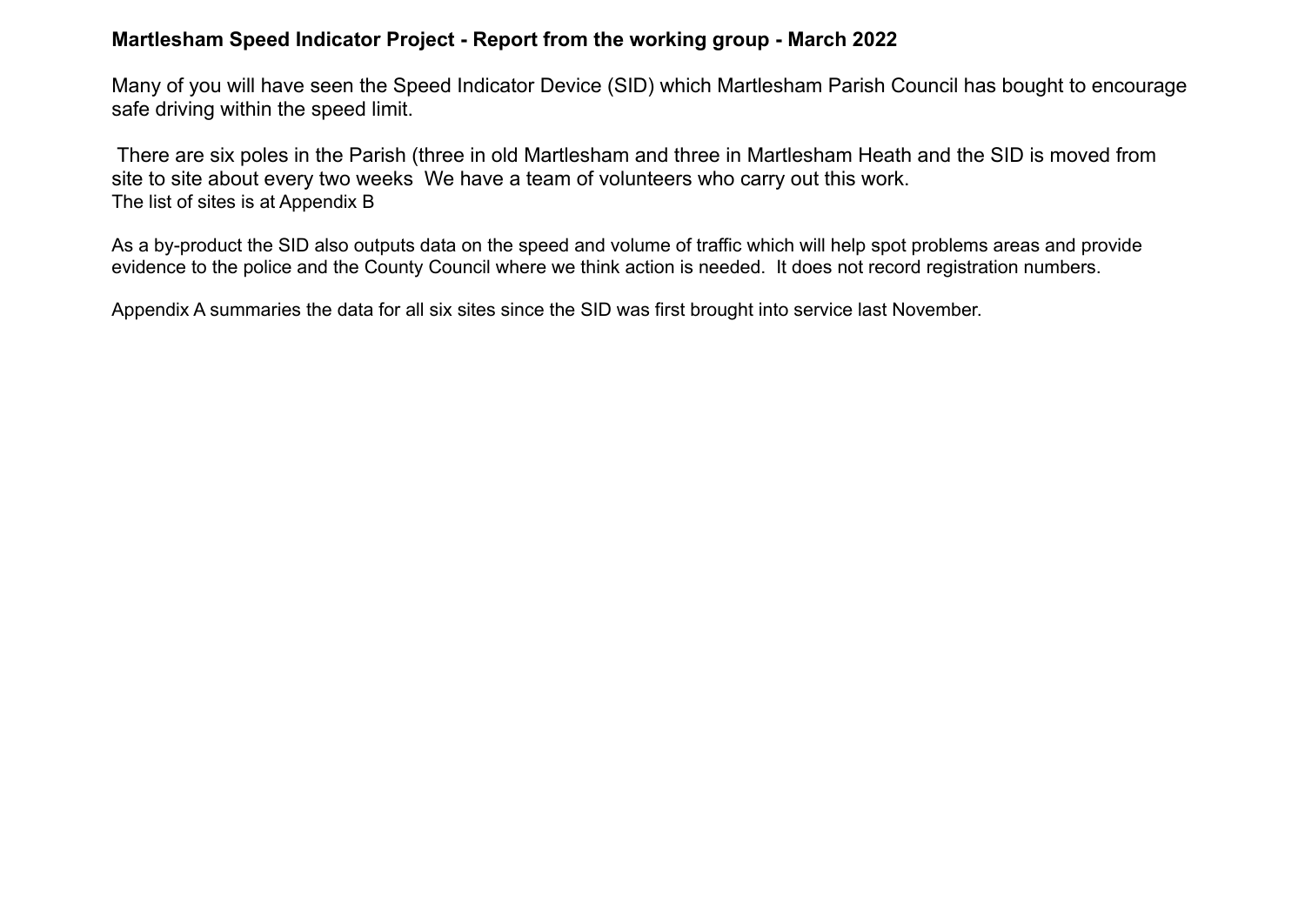# **Summarised data**

#### All data was gathered between 25th Nov 2021 and 1 Feb 2022

The speeds in column 1 in both tables indicate the upper limit of each 5mph band. Eg in Table 1 at site 1A, 28,557 vehicles were doing between 26 and 30 mph.

## **Some findings**

Unsurprisingly the volume of traffic along The Street is by far the highest in the Parish - about four times the volume in the same direction going past Mill Heath. This gives you some idea of the amount of traffic going up Felixstowe Road and turning right towards Woodbridge. This is self evidently also the case for traffic going from Woodbridge towards the retail and industrial area using Felixstowe Road as a rat run.

So far the County Council has not come forward with any ideas about how to reduce this rat-running through Martlesham. Their Feb 2021 consultation about proposed changes to the A12 junction through Martlesham and Woodbridge made no reference to this problem. It seems probable that, without specific action by the authorities, further housebuilding will simply make it worse.

Site 2A (Main Road westbound past Mill Heath) has a higher number of vehicles doing over 35mph in absolute and % terms than any other site. This reinforces the need for calming measures along this stretch of road as identified in last year's East Suffolk District Council pedestrian and cycling strategy consultation.

The number over 30 mph at site 4A is worrying - this is traffic approaching the busy Valiant Rd junction next to Birchwood School.

Once we have another round of data for all six sites we plan to review what action to take take next.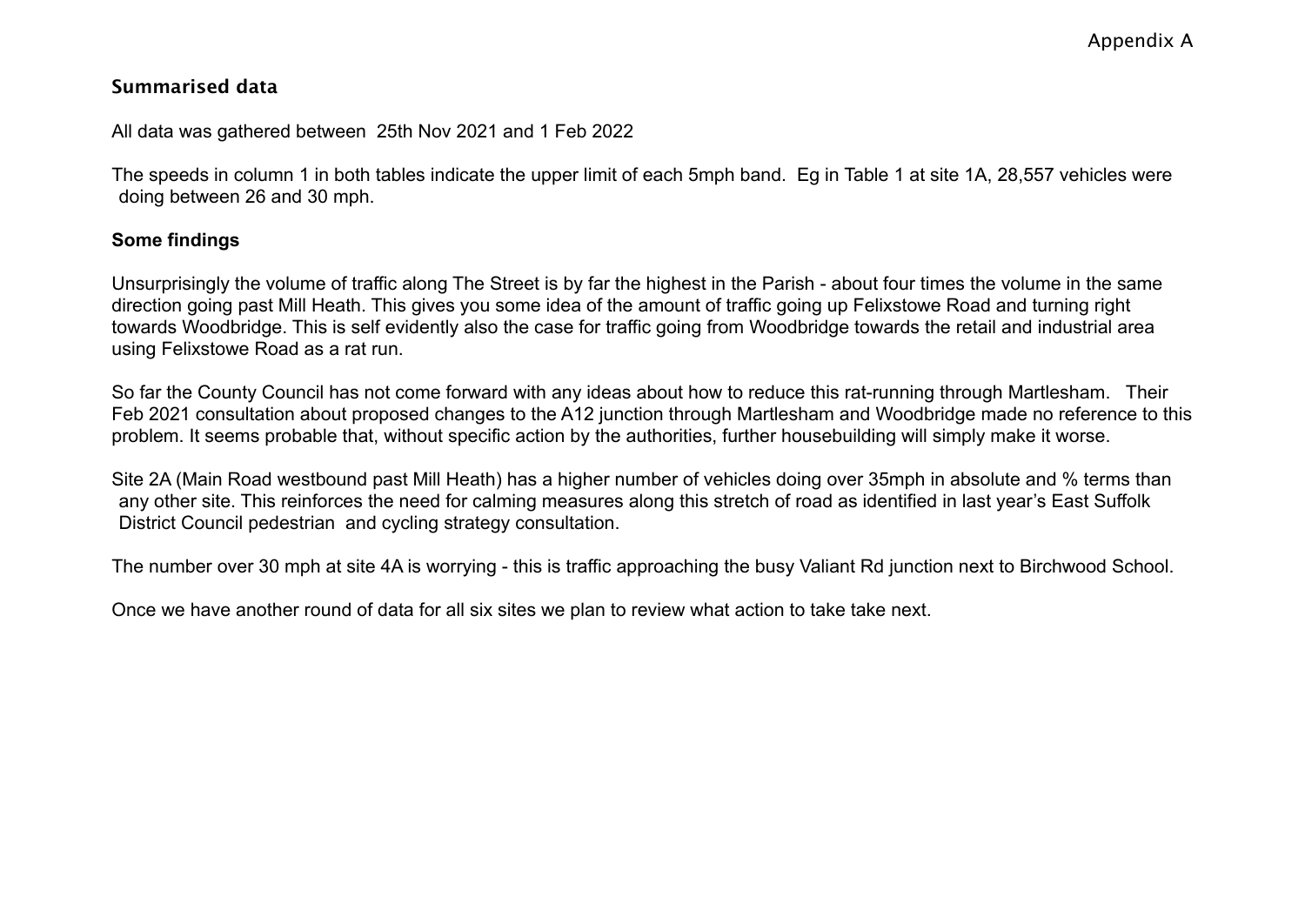**Table 1 - This shows the volume of traffic within each 5 mph band for each site** (the compass heading is the direction of traffic being measured)

|                 |                               | NUMBER OF VEHICLES WITHIN EACH SPEED BAND |                             |                                              |                |                                                      |                 |
|-----------------|-------------------------------|-------------------------------------------|-----------------------------|----------------------------------------------|----------------|------------------------------------------------------|-----------------|
|                 | The Street<br>Northbound      | Main Rd S side<br>Westbound               | Main Rd N side<br>Eastbound | N of Valiant Way S of Westland<br>Southbound | Northbound     | Eagle Way<br>between Lanc &<br>Coopers<br>Southbound | <b>ALL MART</b> |
| MPH             | SITE 1A                       | SITE <sub>2A</sub>                        | SITE 3A                     | SITE 4A                                      | SITE 5A        | SITE 6A                                              |                 |
| 5 <sup>1</sup>  | Ω                             | 0                                         | 0                           | 0                                            | 0              | 0                                                    | $\vert 0 \vert$ |
| 10 <sup>1</sup> | 53                            | 48                                        | 18                          | 11                                           | 26             | 11                                                   | 167             |
| 15              | 260                           | 96                                        | 321                         | 37                                           | 74             | 43                                                   | 831             |
| 20              | 3,143                         | 463                                       | 689                         | 299                                          | 540            | 117                                                  | 5,251           |
| 25              | 18,152                        | 3,260                                     | 3,484                       | 1,756                                        | 1,716          | 809                                                  | 29,177          |
| 30              | 28,557                        | 11,310                                    | 8,040                       | 6,806                                        | 4,394          | 4,323                                                | 63,430          |
| 35              | 11,412                        | 6,008                                     | 2,485                       | 2,881                                        | 1,048          | 1,648                                                | 25,482          |
| 40              | 1,544                         | 1,488                                     | 392                         | 410                                          | 82             | 180                                                  | 4,096           |
| 45              | 169                           | 257                                       | 69                          | 36                                           | $\overline{2}$ | 15                                                   | 548             |
| 50              | 22                            | 44                                        | 13                          | 6                                            | 0              | 0                                                    | 85              |
| 55              | 5                             | 7                                         | $\overline{2}$              | $\overline{0}$                               | 0              | 0                                                    | 14              |
| 60              | $\overline{2}$                | 1                                         | $\mathbf{1}$                | $\mathbf 1$                                  | 0              | $\Omega$                                             | 5 <sup>1</sup>  |
| <b>TOTAL</b>    | 63,319                        | 22,982                                    | 15,514                      | 12,243                                       | 7,882          | 7,146                                                | 129,086         |
| No of days      | 14                            | 12                                        | 12                          | 16                                           | 16             | 13                                                   |                 |
| Daily avge      | 4,523                         | 1,915                                     | 1,293                       | 765                                          | 493            | 550                                                  |                 |
|                 | roadworks on<br>Red Lion Hill |                                           |                             | over Xmas                                    |                |                                                      |                 |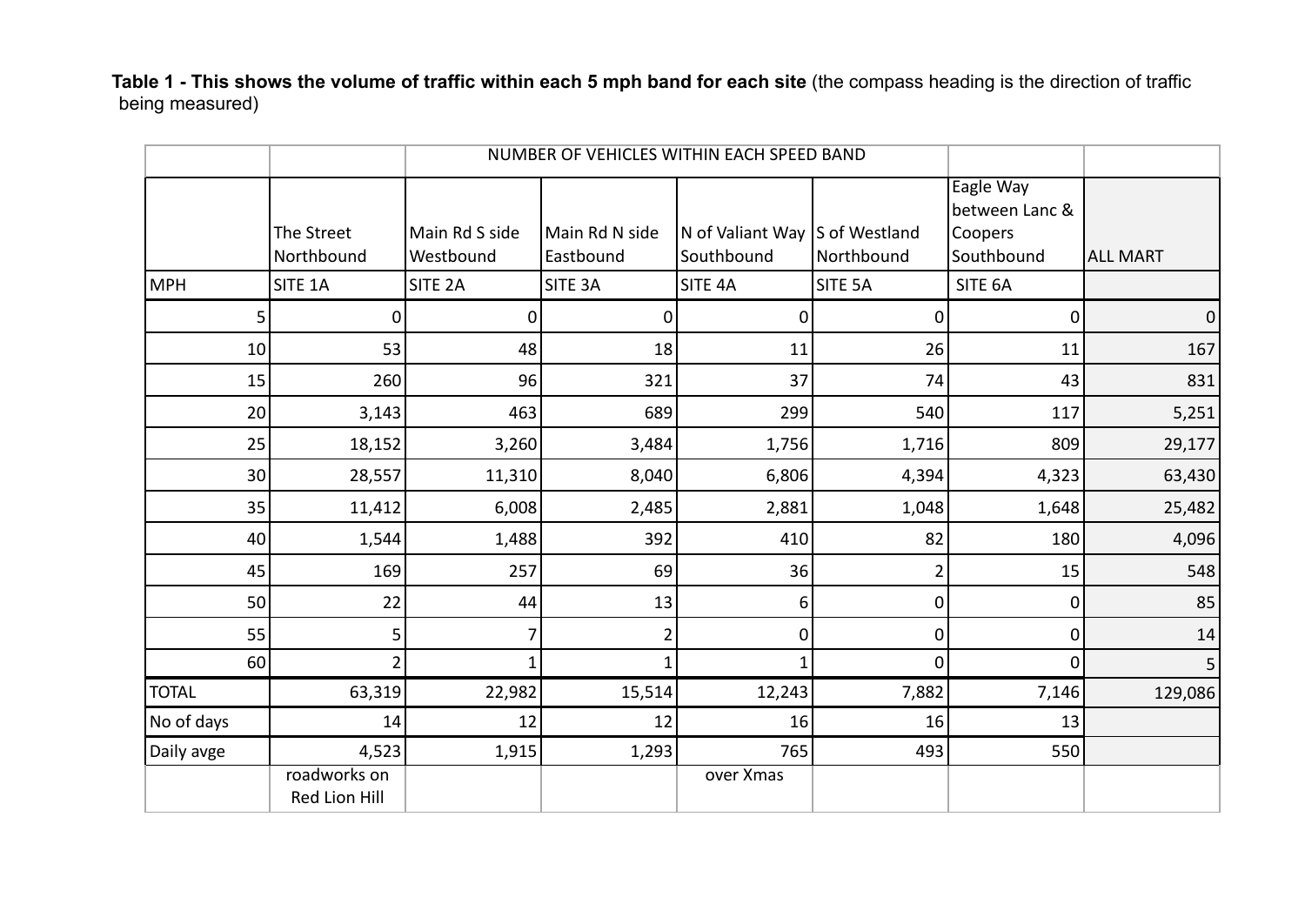## **Table 2**

This shows the percentage of traffic within each 5mph band, the percentage up to 30mph, the percentage up to 35 mph and the percentage over 35 mph.

| PERCENTAGE OF VEHICLES WITHIN EACH SPEED BAND |                               |                    |                |             |               |                 |                 |
|-----------------------------------------------|-------------------------------|--------------------|----------------|-------------|---------------|-----------------|-----------------|
|                                               |                               |                    |                | $N$ of      |               | Eagle Way Lanc- |                 |
|                                               | The Street                    | Main Rd S side     | Main Rd N side | Valiant Way | S of Westland | Coopers         | <b>ALL MART</b> |
| <b>MPH</b>                                    | SITE 1A                       | SITE <sub>2A</sub> | SITE 3A        | SITE 4A     | SITE 5A       | SITE 6A         |                 |
| <b>From</b>                                   | 11/11/2021                    | 07/01/2022         | 10/11/2021     | 22/12/2021  | 25/11/2021    | 19/01/2022      |                 |
| <b>To</b>                                     | 25/11/2021                    | 19/01/2022         | 22/12/2021     | 7/1/2022    | 10/12/2021    | 01/02/2022      |                 |
| 5 mph                                         | 0.00%                         | 0.00%              | 0.00%          | 0.00%       | 0.00%         | 0.00%           | 0.00%           |
| 10 mph                                        | 0.08%                         | 0.21%              | 0.12%          | 0.09%       | 0.33%         | 0.15%           | 0.13%           |
| 15 mph                                        | 0.41%                         | 0.42%              | 2.07%          | 0.30%       | 0.94%         | 0.60%           | 0.64%           |
| 20 mph                                        | 4.96%                         | 2.01%              | 4.44%          | 2.44%       | 6.85%         | 1.64%           | 4.07%           |
| 25 mph                                        | 28.67%                        | 14.19%             | 22.46%         | 14.34%      | 21.77%        | 11.32%          | 22.60%          |
| 30 mph                                        | 45.10%                        | 49.21%             | 51.82%         | 55.59%      | 55.75%        | 60.50%          | 49.14%          |
| 35 mph                                        | 18.02%                        | 26.14%             | 16.02%         | 23.53%      | 13.30%        | 23.06%          | 19.74%          |
| 40 mph                                        | 2.44%                         | 6.47%              | 2.53%          | 3.35%       | 1.04%         | 2.52%           | 3.17%           |
| 45 mph                                        | 0.27%                         | 1.12%              | 0.44%          | 0.29%       | 0.03%         | 0.21%           | 0.42%           |
| 50 mph                                        | 0.03%                         | 0.19%              | 0.08%          | 0.05%       | 0.00%         | 0.00%           | 0.07%           |
| 55 mph                                        | 0.01%                         | 0.03%              | 0.01%          | 0.00%       | 0.00%         | 0.00%           | 0.01%           |
| 60 mph                                        | 0.00%                         | 0.00%              | 0.01%          | 0.01%       | 0.00%         | 0.00%           | 0.00%           |
|                                               |                               |                    |                |             |               |                 |                 |
| $0-30$ mph                                    | 79.23%                        | 66.04%             | 80.91%         | 72.77%      | 85.64%        | 74.21%          | 76.58%          |
| $0-35$ mph                                    | 97.25%                        | 92.18%             | 96.93%         | 96.30%      | 98.93%        | 97.27%          | 96.32%          |
| 36-60 mph                                     | 2.75%                         | 7.82%              | 3.07%          | 3.70%       | 1.07%         | 2.73%           | 3.68%           |
|                                               | roadworks on<br>Red Lion Hill |                    |                | over Xmas   |               |                 |                 |